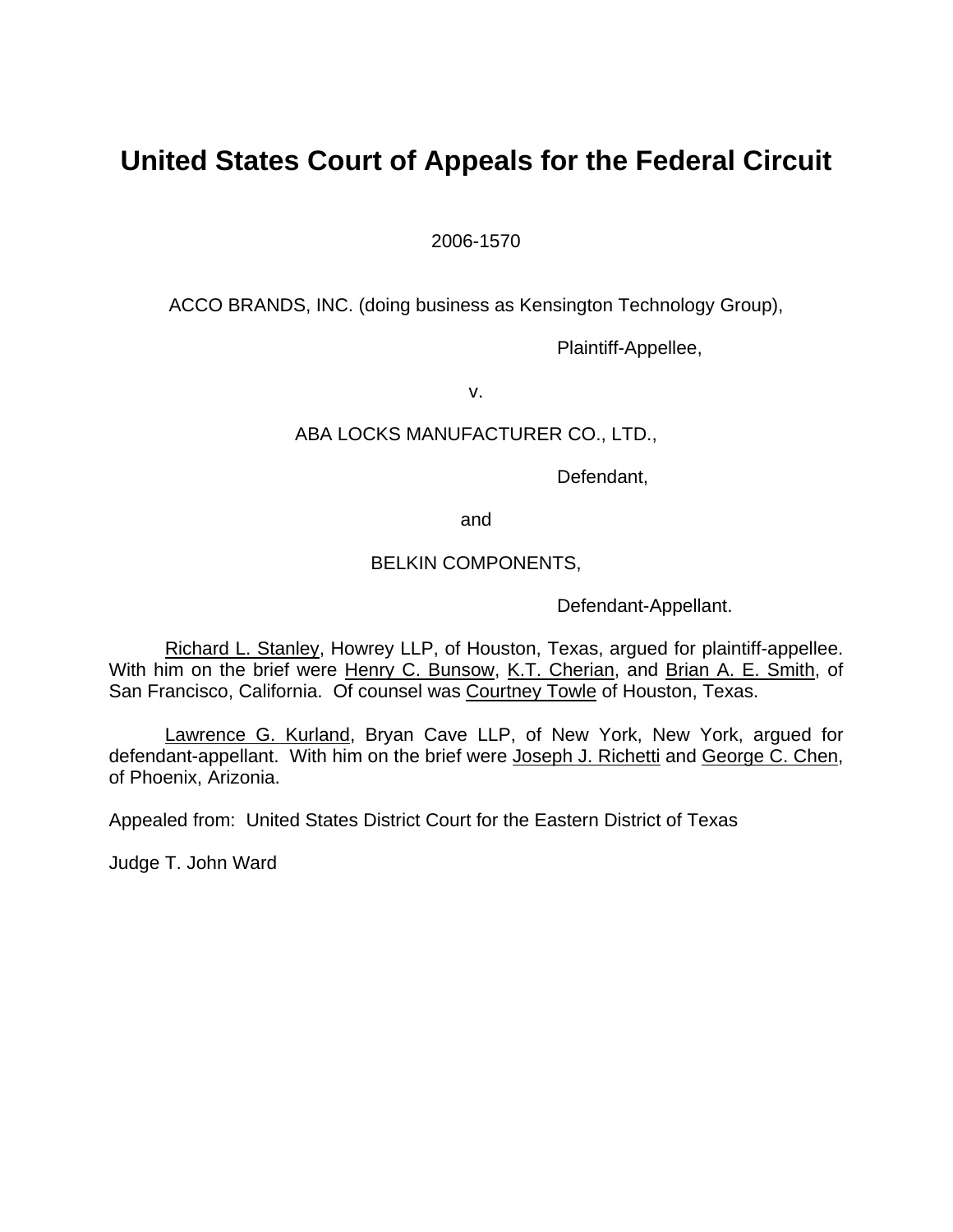# **United States Court of Appeals for the Federal Circuit**

2006-1570

ACCO BRANDS, INC. (doing business as Kensington Technology Group),

Plaintiff-Appellee,

v.

ABA LOCKS MANUFACTURER CO., LTD.,

Defendant,

and

BELKIN COMPONENTS,

Defendant-Appellant.

DECIDED: September 12, 2007 \_\_\_\_\_\_\_\_\_\_\_\_\_\_\_\_\_\_\_\_\_

\_\_\_\_\_\_\_\_\_\_\_\_\_\_\_\_\_\_\_\_\_

Before LOURIE, SCHALL, and PROST, Circuit Judges.

LOURIE, Circuit Judge.

Belkin Components ("Belkin") appeals from the judgment of the United States District Court for the Eastern District of Texas following a jury verdict in favor of ACCO Brands, Inc. d/b/a Kensington Technology Group ("ACCO") of willful induced infringement of U.S. Patent 5,502,989 (the "'989 patent"). Belkin also appeals from the court's grant of enhanced damages and attorney fees, its denial of judgment as a matter of law that the patent is invalid and unenforceable, and its claim construction order. Because the jury verdict of direct infringement was not supported by substantial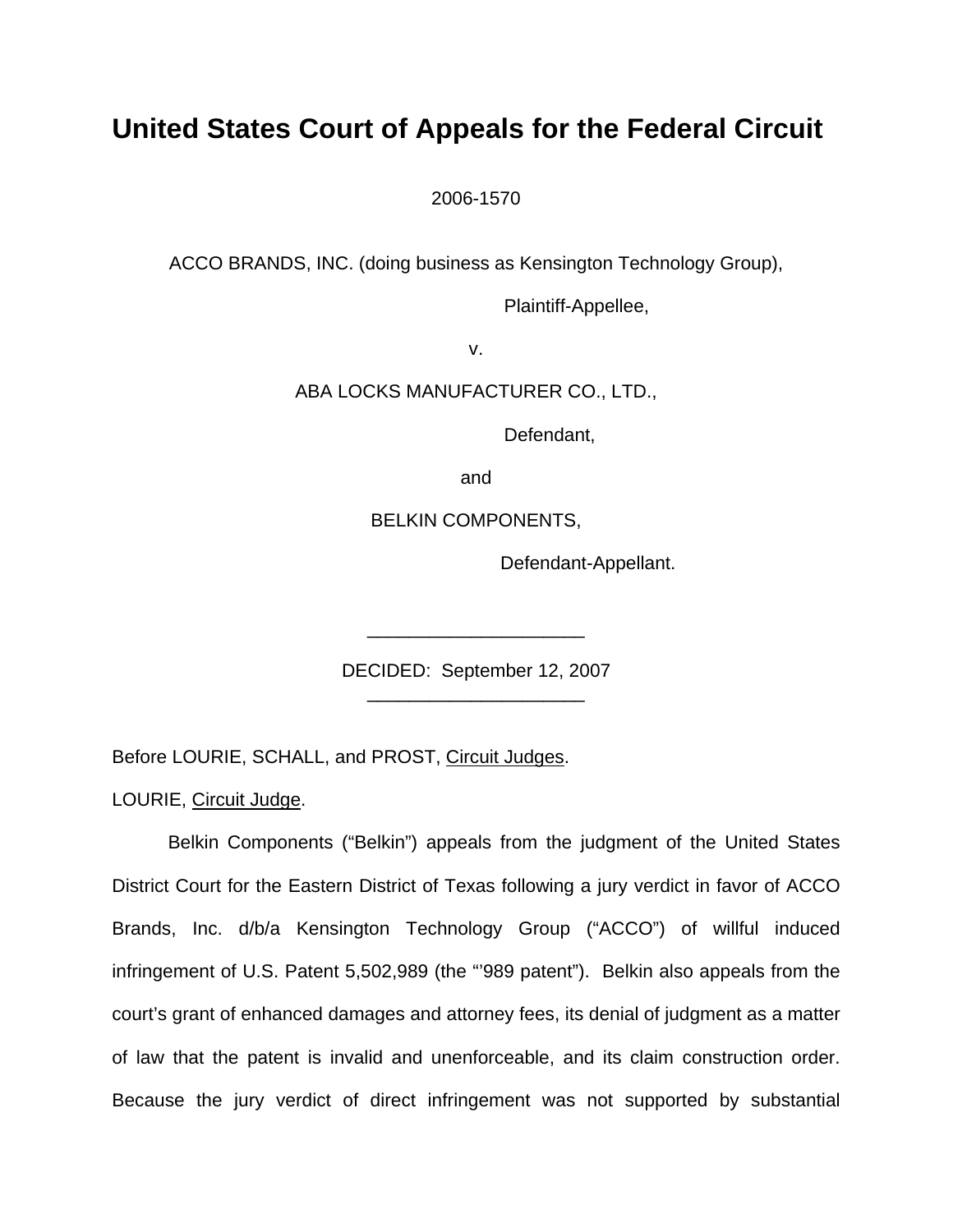evidence, we reverse the district court's judgment with respect to inducement, and vacate the court's judgment with respect to willfulness, enhanced damages, and attorney fees. Because we find no grounds for reversible error as to the remaining issues, we affirm those aspects of the court's decision.

### BACKGROUND

ACCO is the owner of U.S. Patents 5,493,878 (the "'878 patent"), 6,006,557 (the "'557 patent"), and the '989 patent. The patents in suit are entitled "Computer Physical Security Device," and are directed to locking systems that "inhibit[] the theft of equipment such as personal computers." '878, '557, and '989 patents, Abstract. The '989 patent was the subject of an appeal that was previously before us. In ACCO Brands, Inc. v. Micro Security Devices, Inc., 346 F.3d 1075 (Fed. Cir. 2003), we construed a key limitation that is at issue in this appeal. Claim 10 of the '989 patent, a representative claim, reads as follows:

A locking system comprising:

a portable electronic device including an exterior wall defining a security slot;

cable means for attaching to a first object other than to the portable electronic device;

a housing, proximate to said electronic device and including a slot engagement member having a slot engaging portion provided with a locking member having a peripheral profile complementary to preselected dimensions of said security slot to thereby permit said locking member to extend into said slot, said slot engagement member being rotatable between an unlocked position wherein said locking member is removable from the slot, and a locked position wherein said locking member is retained within the slot;

a pin, coupled through said housing, for extending into said security slot proximate said slot engaging portion when said slot engagement member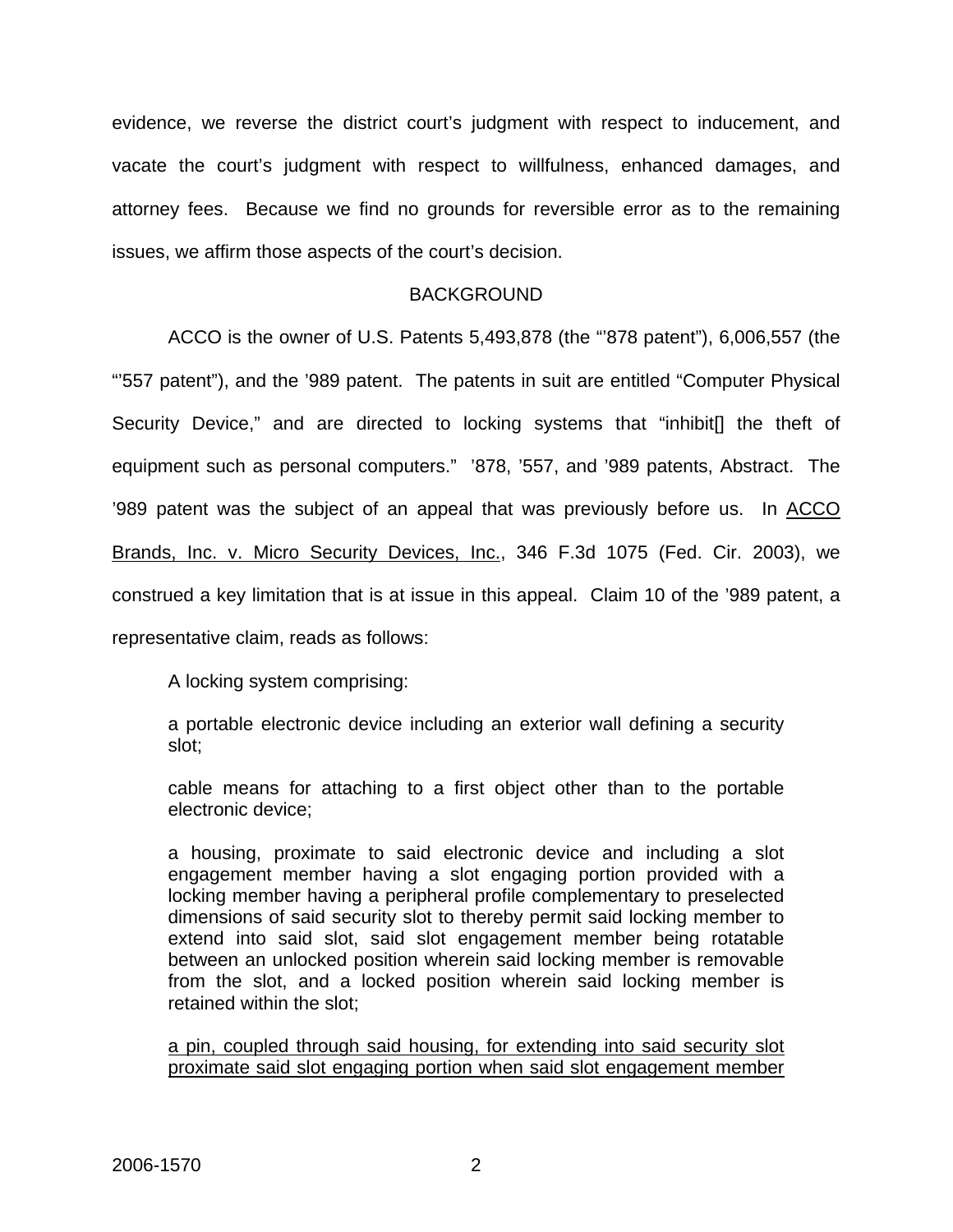#### is in said locked position to thereby inhibit rotation of said slot engagement member to said unlocked position; and

means, coupled to said housing, for attaching said cable to said housing. '989 patent Reexamination Certificate col.2 ll.13-37 (emphasis added). In ACCO Brands, we upheld the district court's claim construction with regard to the pin limitation of claim 10. The district court concluded, and we agreed, that that limitation requires the pin to extend through the security slot after the slot engagement member is rotated to its locked position, thus prohibiting rotation into its unlocked position. 346 F.3d 1079- 80.

ABA Locks Manufacturer Co., Ltd. ("ABA") is a Taiwan-based manufacturer of the accused products in this case, viz., the K100 ("key lock") and the C100 ("combo lock"). Belkin is a California-based distributor of the key lock and combo lock in the United States. In May 2002, ACCO sued ABA and Belkin (collectively "defendants") in the United States District Court for the Eastern District of Texas alleging that both the key lock and combo lock infringe the asserted claims of the patents in suit. In January 2004, the district court construed the disputed claim limitations, and defendants moved for summary judgment. Aided by our ACCO Brands decision, the court granted summary judgment that the combo lock did not infringe either the '989 or '878 patents, and that the key lock did not infringe the '878 patent. The court denied the remainder of defendants' motions.

A trial was held on May 17-20, 2004, in which a jury determined the remaining infringement and validity issues with respect to the '989 and '557 patents. At trial, the jury was informed that, based on the claim construction of the pin limitation, the key lock could essentially be operated in two ways, one infringing and the other noninfringing.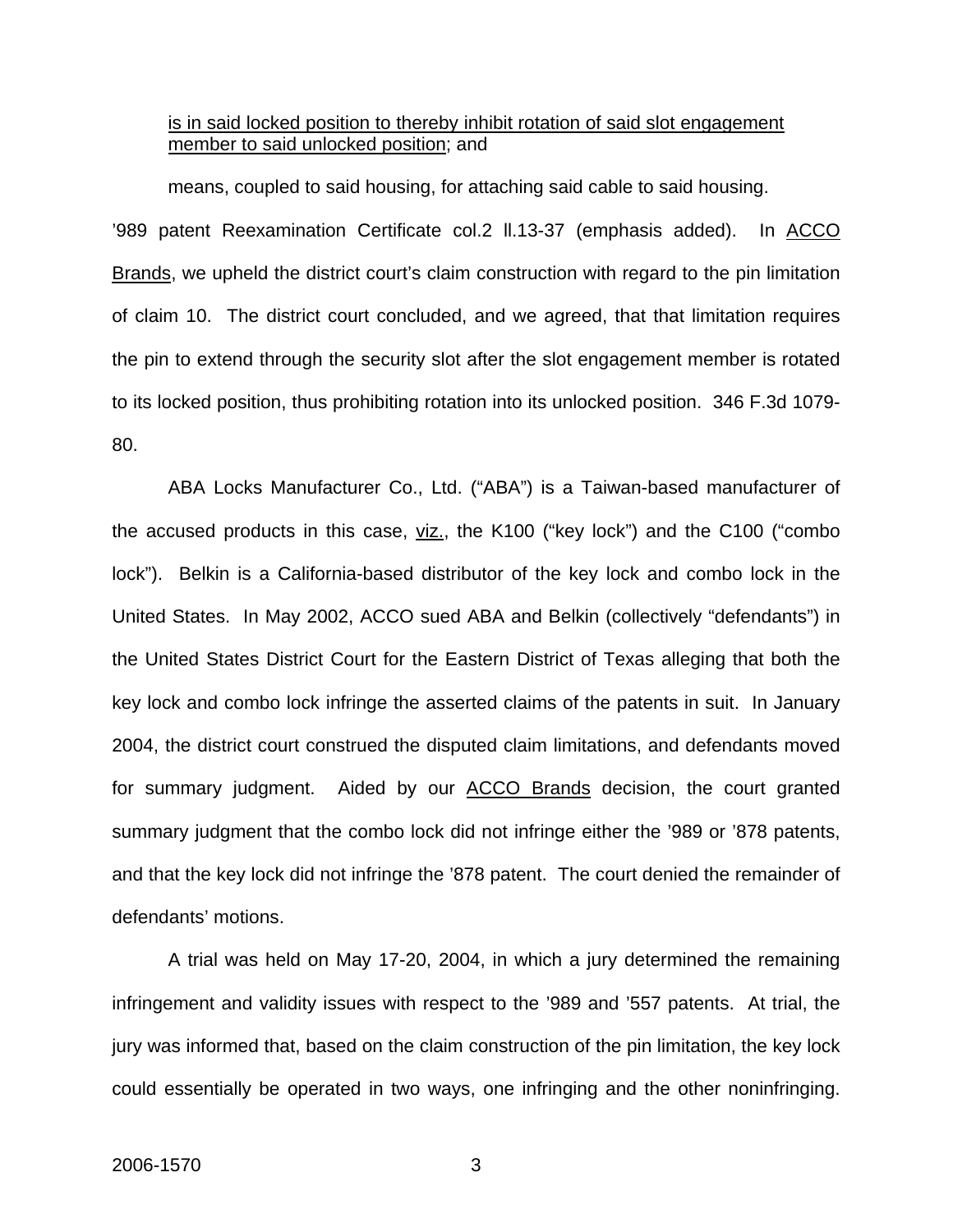The infringing method was demonstrated at trial by ACCO's expert, Dr. Dornfeld, and thus was referred to as the "Dornfeld method." The noninfringing method, the "press-tolock" method, was the method that Belkin instructed its customers to use in the instructions included in its key lock product. The parties agreed that when a user employs the press-to-lock method, direct infringement does not occur.

The jury found that defendants willfully induced infringement of the asserted claims of the '989 and '557 patents and rejected all invalidity defenses. The jury awarded damages against defendants, but did not apportion damages based on the type of lock. The defendants then moved for judgment as a matter of law, which the court granted in part. The district court granted judgment as a matter of law that the claims of the '557 patent were invalid, which resulted in the combo lock not infringing any of the asserted patents as a matter of law, and denied the remainder of defendants' motions. Because the jury's damages award was not apportioned separately for the key lock and the combo lock, and because the court previously determined that the combo lock did not infringe the '989 patent, the court set aside the damages verdict. In December 2005, a second jury trial was held to determine damages due to the key lock's infringement of the '989 patent. The second jury found that all of ABA and Belkin's key lock sales induced infringement and awarded damages against ABA in the amount of \$1,822,000 and against Belkin in the amount of \$253,000.

A bench trial on inequitable conduct was also held, and on March 28, 2006, the district court determined that defendants failed to prove that the patent was unenforceable. On that same day, the court also found the case exceptional under 35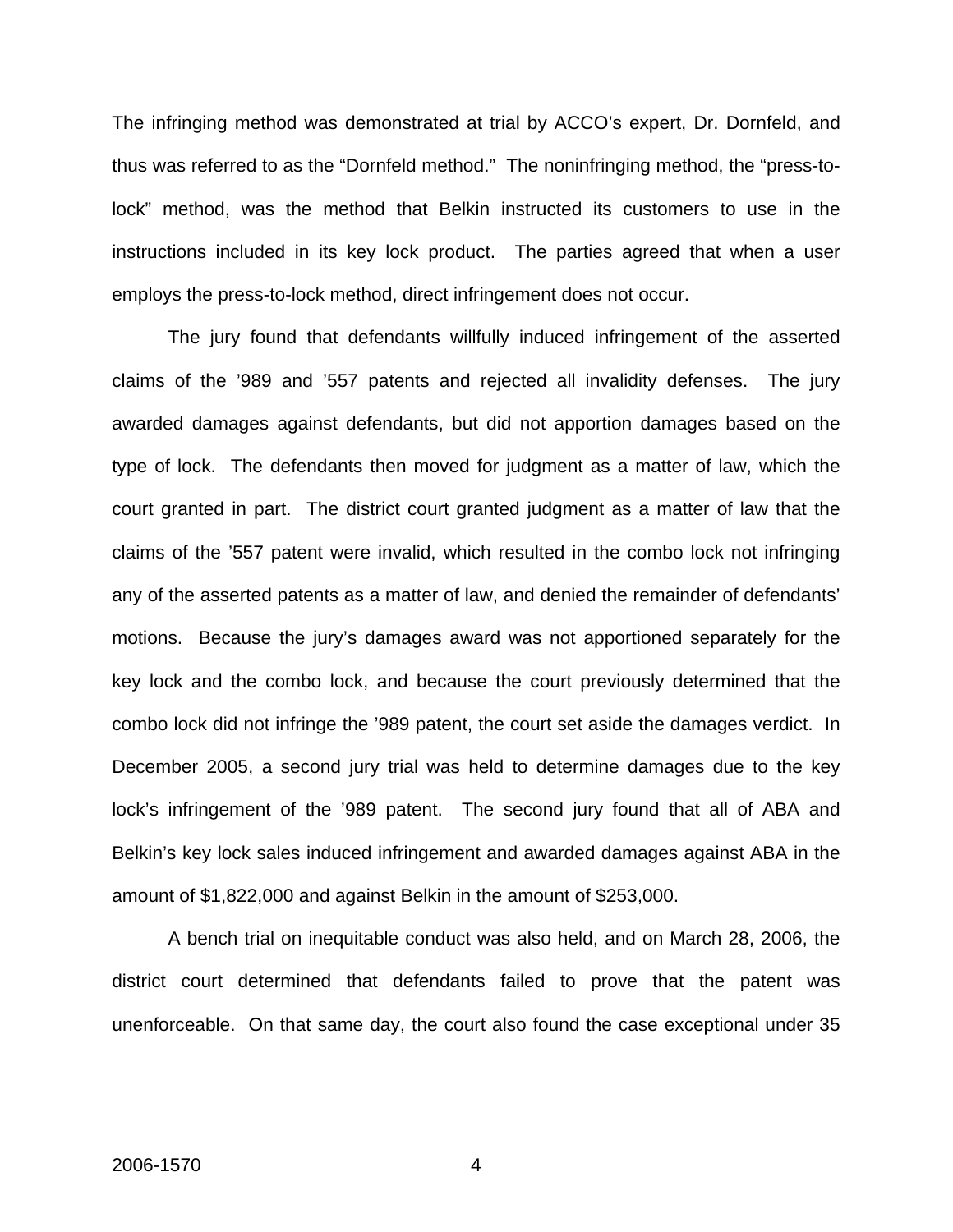U.S.C. § 285, and thus awarded enhanced damages and attorney fees. The court awarded treble damages against ABA and doubled the damages award against Belkin.

Belkin timely appealed. $1$  We have jurisdiction pursuant to 28 U.S.C. § 1295(a)(1).

#### **DISCUSSION**

#### A. Jury Verdict of Induced Infringement

"The grant or denial of a motion for judgment as a matter of law is a procedural issue not unique to patent law, reviewed under the law of the regional circuit in which the appeal from the district court would usually lie." Summit Tech. Inc. v. Nidek Co., 363 F.3d 1219, 1223 (Fed. Cir. 2004). In the Fifth Circuit, the Court of Appeals "uses the same standard to review the verdict that the district court used in first passing on the motion." Hiltgen v. Sumrall, 47 F.3d 695, 699 (5th Cir. 1995). "A jury verdict must be upheld unless 'there is no legally sufficient evidentiary basis for a reasonable jury to find' as the jury did." Id. at 700.

A determination of infringement is a question of fact that is reviewed for substantial evidence when tried to a jury. TI Group Auto. Sys. (N. Am.), Inc. v. VDO N. Am., L.L.C., 375 F.3d 1126, 1133 (Fed. Cir. 2004). "Whether infringement is willful is a question of fact, and the jury's determination as to willfulness is therefore reviewable under the substantial evidence standard." Braun Inc. v. Dynamics Corp. of Am., 975 F.2d 815, 822 (Fed. Cir. 1992) (citation omitted). Willful infringement must be proven by clear and convincing evidence and is determined from the totality of circumstances. Id. We review a district court's exceptional case finding for clear error, **Pharmacia & Upjohn** 

<span id="page-5-0"></span> <sup>1</sup> ABA did not file a notice of appeal and hence we have no basis to review the district court's damages award against it.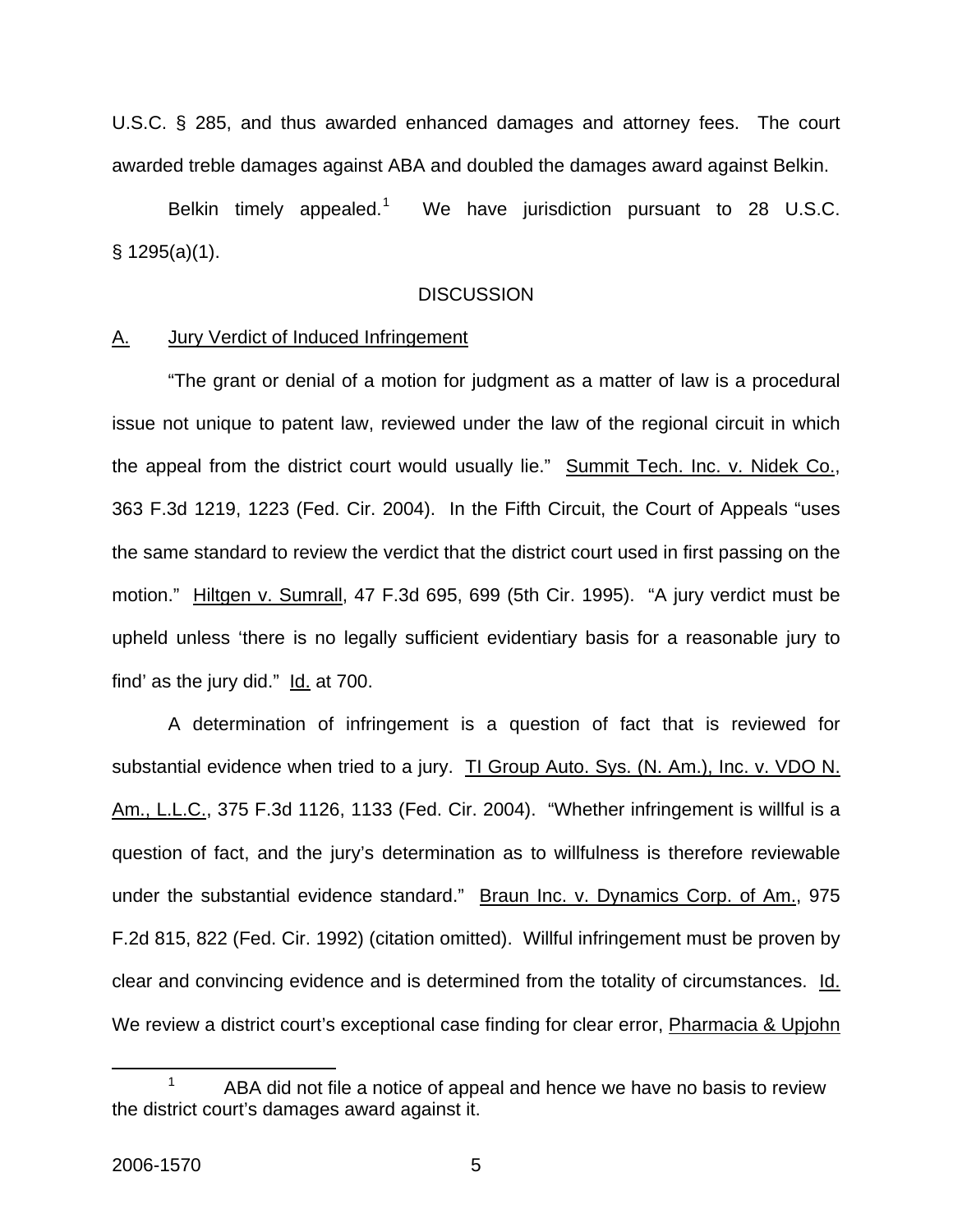Co. v. Mylan Pharms., Inc., 182 F.3d 1356, 1358-59 (Fed. Cir. 1999), and an award of enhanced damages and attorney fees under an abuse of discretion standard. Electro Scientific Indus., Inc. v. Gen. Scanning Inc., 247 F.3d 1341, 1349 (Fed. Cir. 2001).

On appeal, Belkin argues that the jury's findings of induced infringement and willfulness are not supported by substantial evidence. According to Belkin, the record is devoid of any evidence that Belkin's customers actually used the ABA key lock in an infringing manner or that Belkin encouraged any of its customers to use the key lock in that way. Instead, Belkin asserts that the record shows that it had no knowledge of the infringing mode and that it instructed its customers to use the noninfringing press-to-lock method to operate the lock. Belkin further argues that the jury award of damages is unsupported by substantial evidence and that the district court abused its discretion by awarding enhanced damages and attorney fees.

ACCO responds that substantial evidence supports the jury's finding of induced infringement. According to ACCO, the record shows that key lock users will use the lock in an infringing manner at least some of the time because that configuration is the most natural and intuitive way to use the lock, in comparison with the press-to-lock method. ACCO contends that the record also supports the jury's finding of willfulness because, inter alia, Belkin had knowledge of the '989 patent, but failed to obtain its own noninfringement opinion. In addition, ACCO argues that the damages verdict was supported by substantial evidence and that the district court did not abuse its discretion in enhancing damages and awarding attorney fees.

We agree with Belkin that substantial evidence is lacking in the record to support the verdict that Belkin induced infringement of the '989 patent. Section 271(b) of the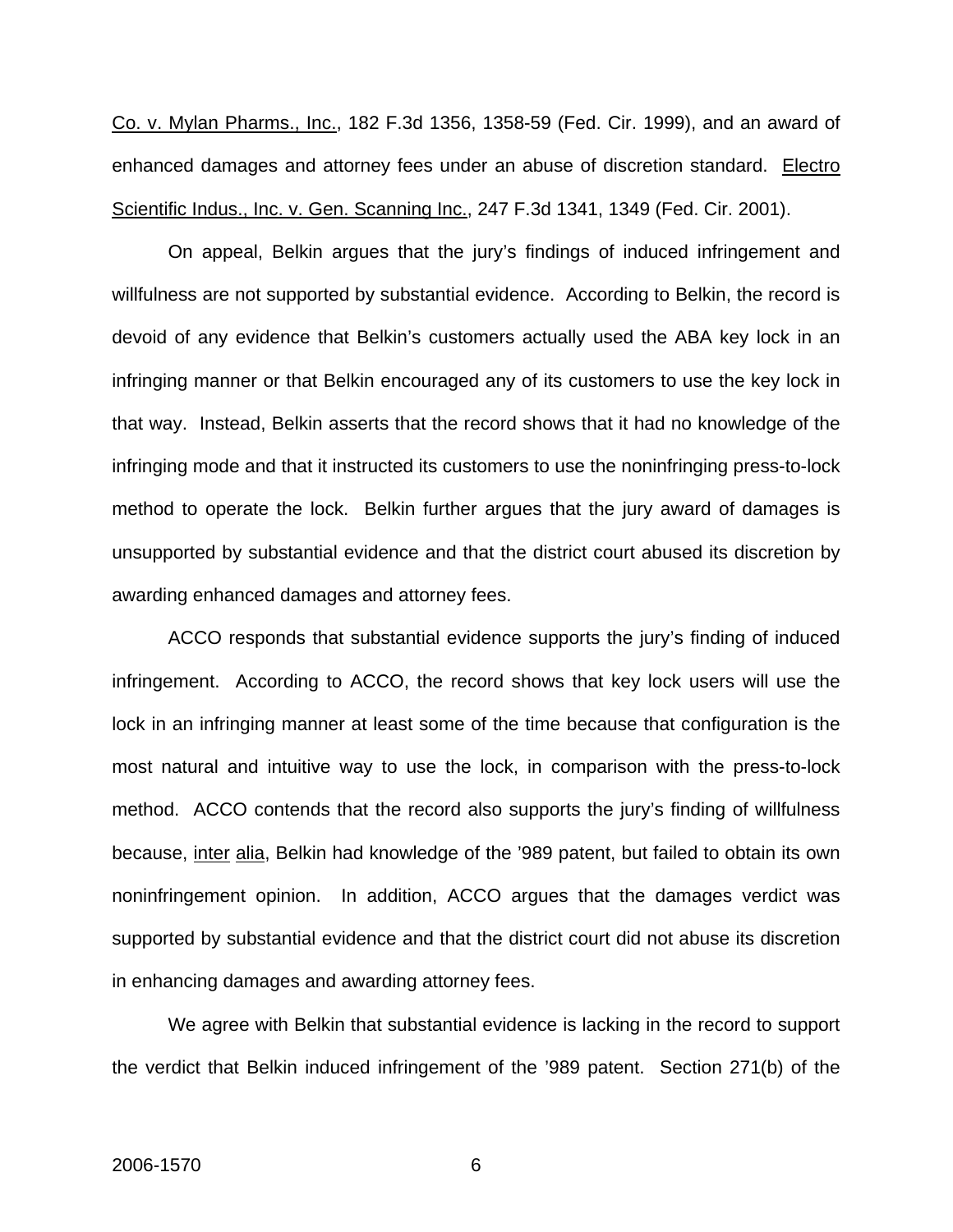Patent Act provides that "[w]hoever actively induces infringement of a patent shall be liable as an infringer." 35 U.S.C. § 271(b). In order to prevail on an inducement claim, the patentee must establish "first that there has been direct infringement, and second that the alleged infringer knowingly induced infringement and possessed specific intent to encourage another's infringement." Minn. Mining & Mfg. Co. v. Chemque, Inc., 303 F.3d 1294, 1304-05 (Fed. Cir. 2002) (citation omitted). Specific intent requires a "showing that the alleged infringer's actions induced infringing acts and that he knew or should have known his actions would induce actual infringements." DSU Med. Corp. v. JMS Co., Ltd., 471 F.3d 1293, 1304 (Fed. Cir. 2006) (en banc in relevant part) (quoting Manville Sales Corp. v. Paramount Sys., Inc., 917 F.2d 544, 554 (Fed. Cir. 1990)).

The record shows that ACCO failed to prove the threshold requirement of direct infringement. In support of its assertion that direct infringement was proven, ACCO points to the expert testimony of Dr. Dornfeld, a set of instructions provided in ABA's key lock product that described the infringing method ("the ABA hang card"), and the jury's observations of the lock itself. ACCO contends that such evidence established that the key lock was capable of being used in an infringing manner, which Dr. Dornfeld testified was the "natural and intuitive way to employ the device." According to ACCO, the jury was entitled to accept Dr. Dornfeld's testimony and find that, at least some of the time, all users of the key lock would use it in an infringing manner.

ACCO's argument, however, is unpersuasive. In order to prove direct infringement, a patentee must either point to specific instances of direct infringement or show that the accused device necessarily infringes the patent in suit. See Dynacore Holdings Corp. v. U.S. Philips Corp., 363 F.3d 1263, 1275-76 (Fed. Cir. 2004). Here,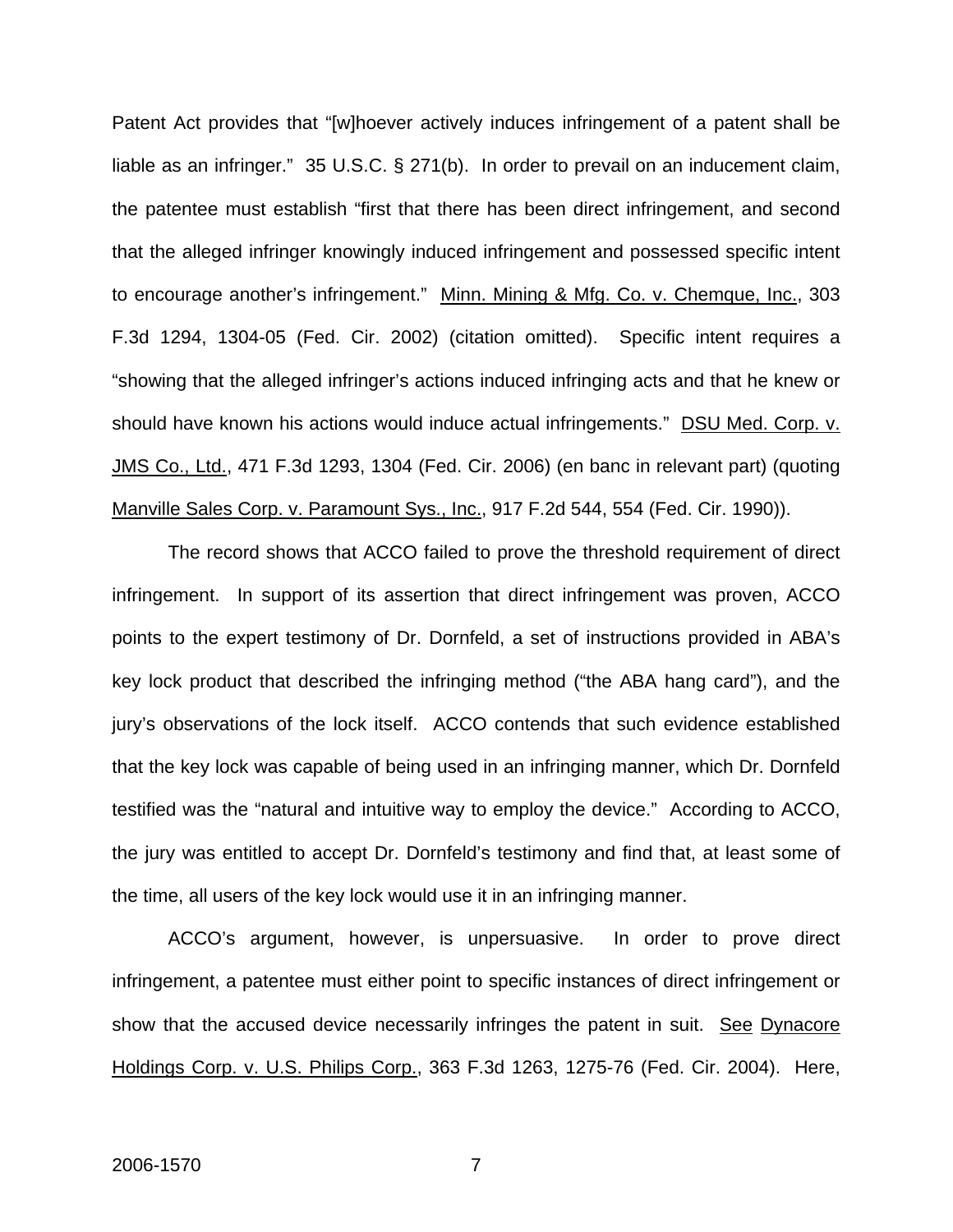the parties do not dispute that the accused device can be operated in either of two modes—the infringing Dornfeld method or the noninfringing press-to-lock method. Because the accused device can be used at any given time in a noninfringing manner, the accused device does not necessarily infringe the '989 patent.

The record further shows that ACCO failed to point to specific instances of direct infringement. The sole witness at trial who testified to having used the lock in an infringing manner was ACCO's expert, Dr. Dornfeld. However, the record contains no evidence of actual users having operated the lock in an infringing manner. ACCO proffered no witness testimony of actual Belkin key lock users, or surveys of Belkin's customers, that would indicate that a user, aside from the expert retained for this particular litigation, directly infringed the '989 patent. Moreover, we are not persuaded by ACCO's assertion that Dr. Dornfeld's testimony combined with the ABA hang card provides substantial evidence of direct infringement. The record indicates that Belkin key lock users received instructions describing the noninfringing press-to-lock method and thus provides no basis for concluding that Belkin key lock users directly infringed the patent. Furthermore, Belkin did not provide the ABA hang card to purchasers. Indeed, the district court found in its enhanced damages determination that there was "no evidence that Belkin knew of the hang card or was involved in its preparation."

The lack of evidence of specific instances of direct infringement is further buttressed by Dr. Dornfeld's own testimony. When questioned about whether users other than himself used the lock in the infringing mode, Dr. Dornfeld had no opinion on that issue: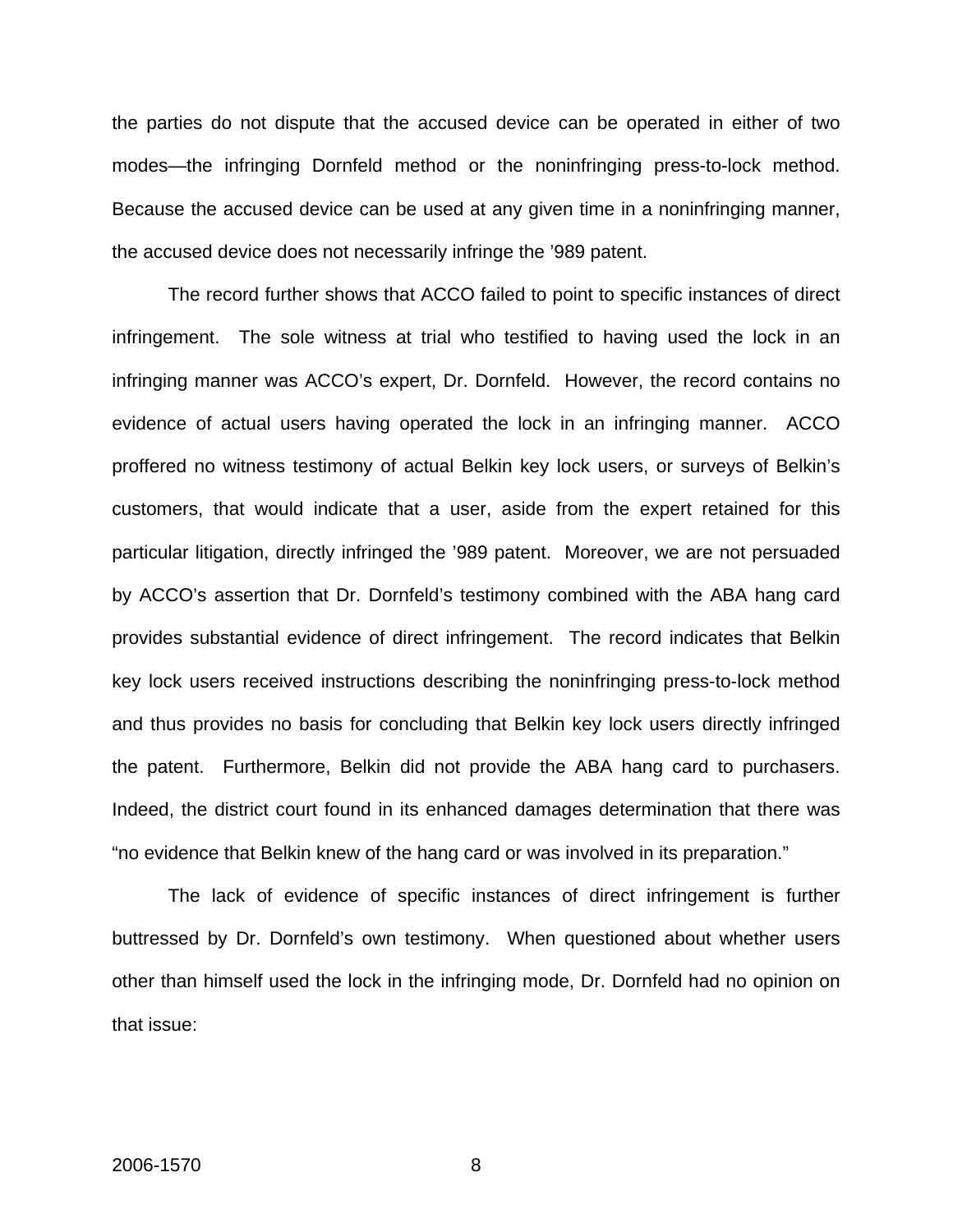- Q: Okay. Do you have any opinion as you sit here today on whether there are users other than yourself who operate the key lock in the alternate mode of operation?
- A: I don't have any opinion on that, no.

\* \* \*

- Q: Now, it's true, isn't it, that you testified earlier in your deposition in this case that you are not aware of anyone else using the key lock in the alternate mode that you've proposed?
- A: I didn't ask anybody if they did that, no. So I am not personally aware of anybody else doing it the way I do it.

Thus, based on the record before us, we find no evidence of direct infringement.

We are further unpersuaded by ACCO's reliance on Hilgraeve Corp. v. Symantec Corp., 265 F.3d 1336 (Fed. Cir. 2001), which states that an accused device may be found to infringe a product claim "if it is reasonably capable of satisfying the claim limitations, even though it may also be capable of non-infringing modes of operation." Id. at 1343. That broad legal statement does not alter the requirement that ACCO must prove specific instances of direct infringement or that the accused device necessarily infringes the patent in suit, in order to sustain the jury verdict of induced infringement. Hypothetical instances of direct infringement are insufficient to establish vicarious liability or indirect infringement. See Dynacore, 363 F.3d at 1274. Moreover, as we stated in Dynacore, "[t]he mere sale of a product capable of substantial non-infringing uses does not constitute indirect infringement of a patent." Id. at 1275. Thus, ACCO's argument is unavailing.

Because we find that the record lacks substantial evidence to support the jury's finding of direct infringement, the jury verdict of inducement cannot stand, and the district court's denial of judgment as a matter of law must be reversed. See Linear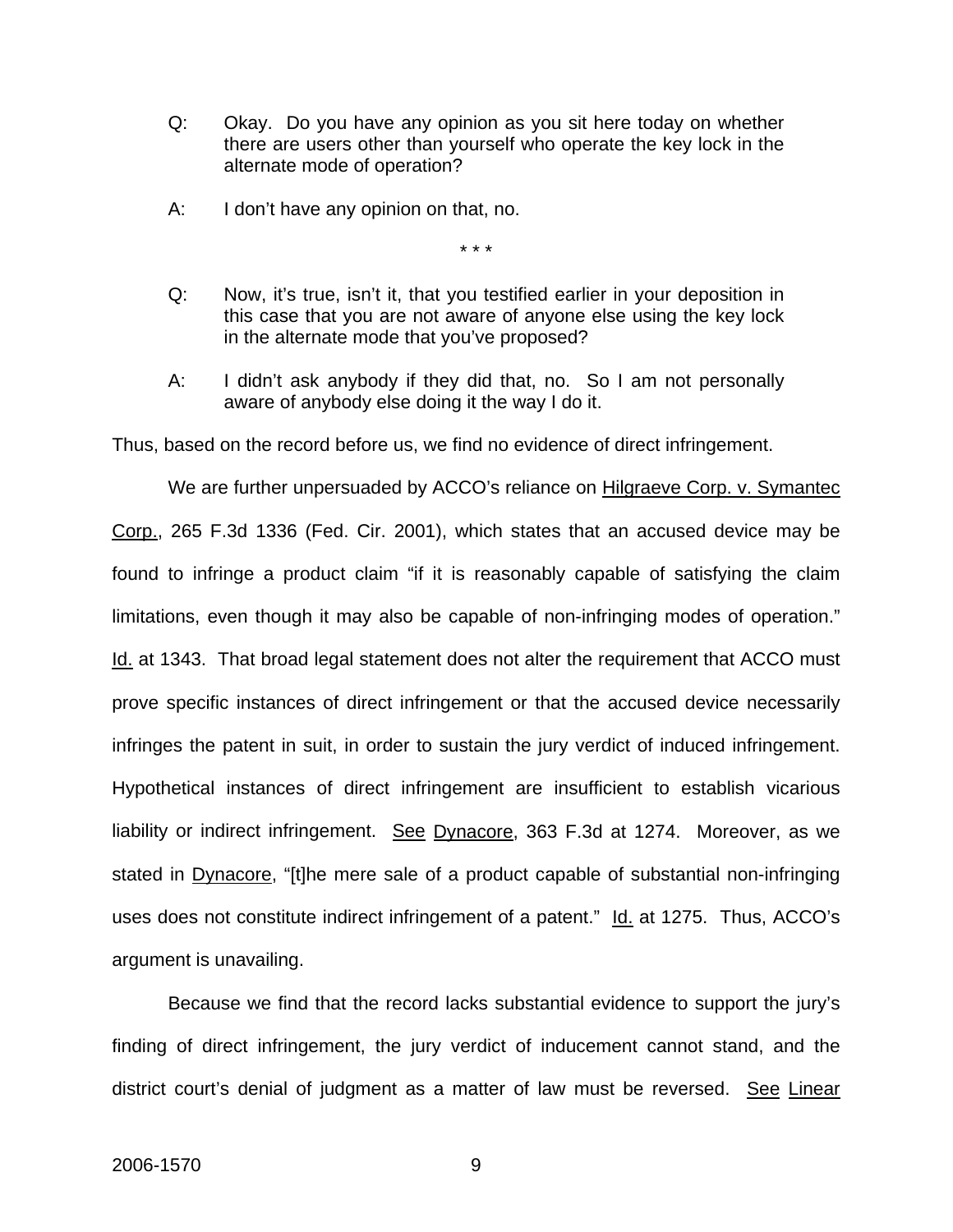Tech. Corp. v. Impala Linear Corp., 379 F.3d 1311, 1326 (Fed. Cir. 2004) ("There can be no inducement or contributory infringement without an underlying act of direct infringement."). In light of that conclusion, we further vacate the court's judgment with respect to willfulness, enhanced damages, and attorney fees.

#### B. Remaining Issues

Belkin raises numerous other issues in its appeal including unenforceability, invalidity based on purported misjoinder, claim construction, and the district court's denial of its motion for leave to file a revised summary judgment motion. On appeal from a bench trial on inequitable conduct, we review "the trial court's findings of materiality and intent, the underpinnings of inequitable conduct, for clear error," and "the ultimate determination of inequitable conduct for an abuse of discretion." Agfa Corp. v. Creo Prods. Inc., 451 F.3d 1366, 1371 (Fed. Cir. 2006). A jury verdict on invalidity "must be upheld unless 'there is no legally sufficient evidentiary basis for a reasonable jury to find' as the jury did." Hiltgen v. Sumrall, 47 F.3d at 700. Claim construction is an issue of law, Markman v. Westview Instruments, Inc., 52 F.3d 967, 970-71 (Fed. Cir. 1995) (en banc), that we review de novo. Cybor Corp. v. FAS Techs., Inc., 138 F.3d 1448, 1456 (Fed. Cir. 1998) (en banc). A district court's decision to deny a motion for leave is a procedural issue not unique to patent law, and thus the regional law of the circuit applies. Madey v. Duke Univ., 307 F.3d 1351, 1358 (Fed. Cir. 2002). In the Fifth Circuit, a court's decision to deny a motion for leave is reviewed for abuse of discretion. See Moore v. Cockrell, 144 Fed. Appx. 397, 403 (5th Cir. 2005).

Based on our review of the record, we find no basis to reverse those findings. Accordingly, we affirm those aspects of the district court's decision.